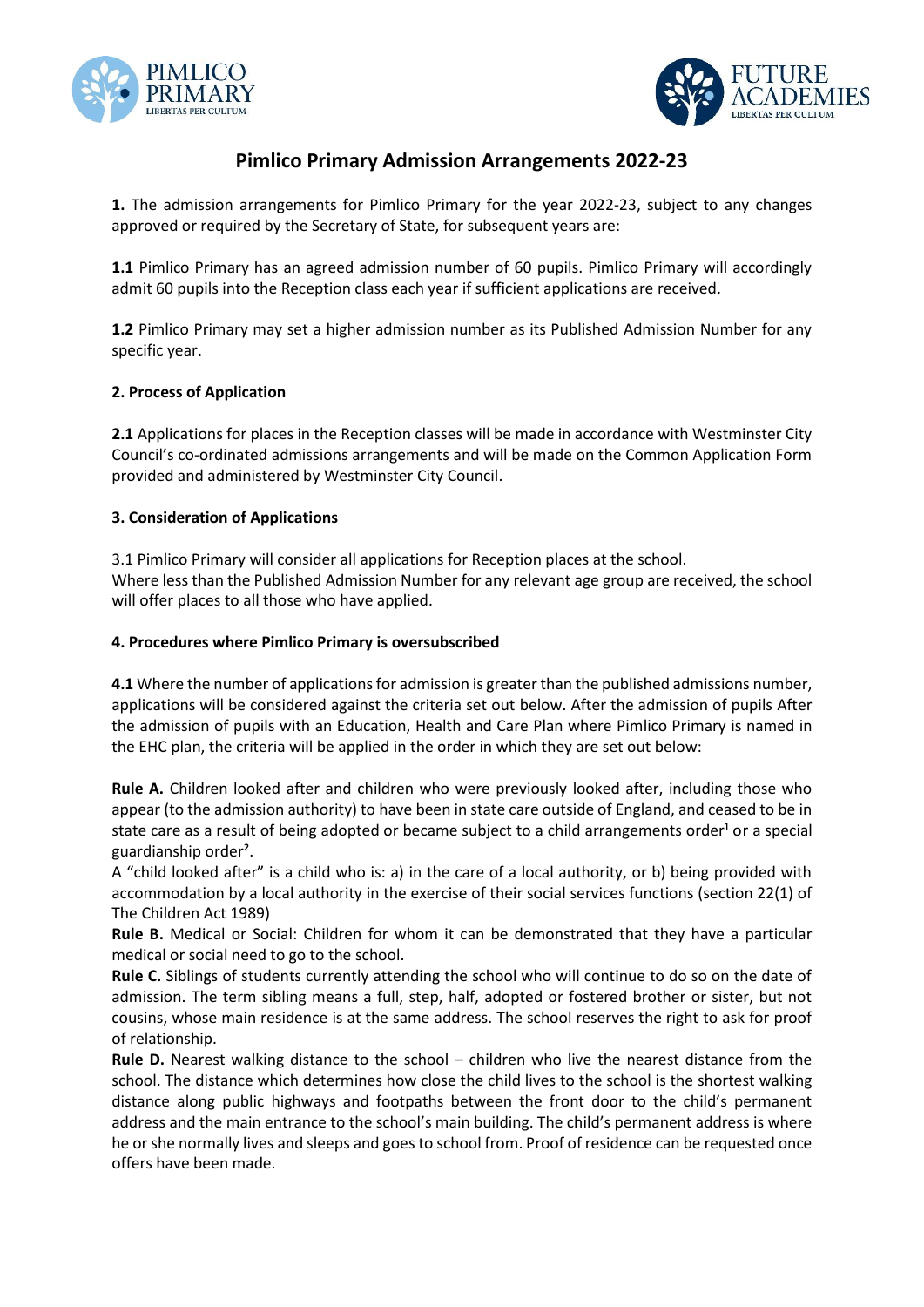



**Rule E.** Tie-breaker: first of all, Rule 'D' will be used as a tie-break if necessary, in Rules 'B' and 'C' above. Where two children live an equal distance from the school a random allocation will be used as a tie-break.

**4.2** If false or misleading information is used to gain entry to the school, applicants may lose their priority for admission.

**4.3** Where applications are received from twins, triplets or same-year siblings the following procedure will be followed: if one child is selected for a place within a year group, the twin/triplet/same year sibling will also be admitted even if this leads to exceeding the Published Admissions Number. The Academy reserves the right to exceed the Published Admissions Number in accordance with the Schools Admissions Code.

**4.4** Split residence: Where a child lives with parents with shared responsibility, each for part of a week, the address where the child lives is determined using a joint declaration from the parents stating the pattern of residence. The address used will be that where the child spends the majority of the school week. If a child's residence is split equally between both parents, then parents will be asked to determine which is the residential address for the purpose of admission to school. If parents cannot agree on the pattern of residence or the residential address to be used the address used will be that registered with the child's GP.

# **5. Operation of waiting lists**

**5.1** Pimlico Primary will operate a waiting list for each primary year group.

Unsuccessful applicants for entrance to any year group, including any applications received after the closing date for entrance to Reception, will be included in the waiting list for the relevant year group. The waiting list will operate until the end of the school year.

**5.2** Children's position on the waiting list will be determined solely in accordance with the oversubscription criteria set out in paragraph 4 of this document without regard to the date that the application was received. Where places become vacant, they will be allocated to children on the waiting list in accordance with the oversubscription criteria.

## **6. Appeals**

**6.1** Parents/carers will have the right of appeal to an Independent Appeal Panel if they are dissatisfied with an admission decision of the Free School. The Appeal Panel will be independent of the Free School. The arrangements for Appeals will be in line with the Code of Practice on School Admission Appeals. For further information on how to appeal please contact Westminster County Council.

**6.2** The determination of the appeal panel will be made in accordance with the Code of Practice on School Admission Appeals and is binding on all parties. The Free School will prepare guidance for parents/carers about how the Appeals process will work and provide parents/carers with a named contact who can answer any enquiries parents/carers may have about the process.

#### **7. In Year Admissions**

**7.1** Applications for a year group already established (Year 1 to 6 and reception from the start of September) are made on Westminster Council's in-year common application form. If no waiting list is operation and a vacancy exists in the child's chronological year group, a place will be offered. Where